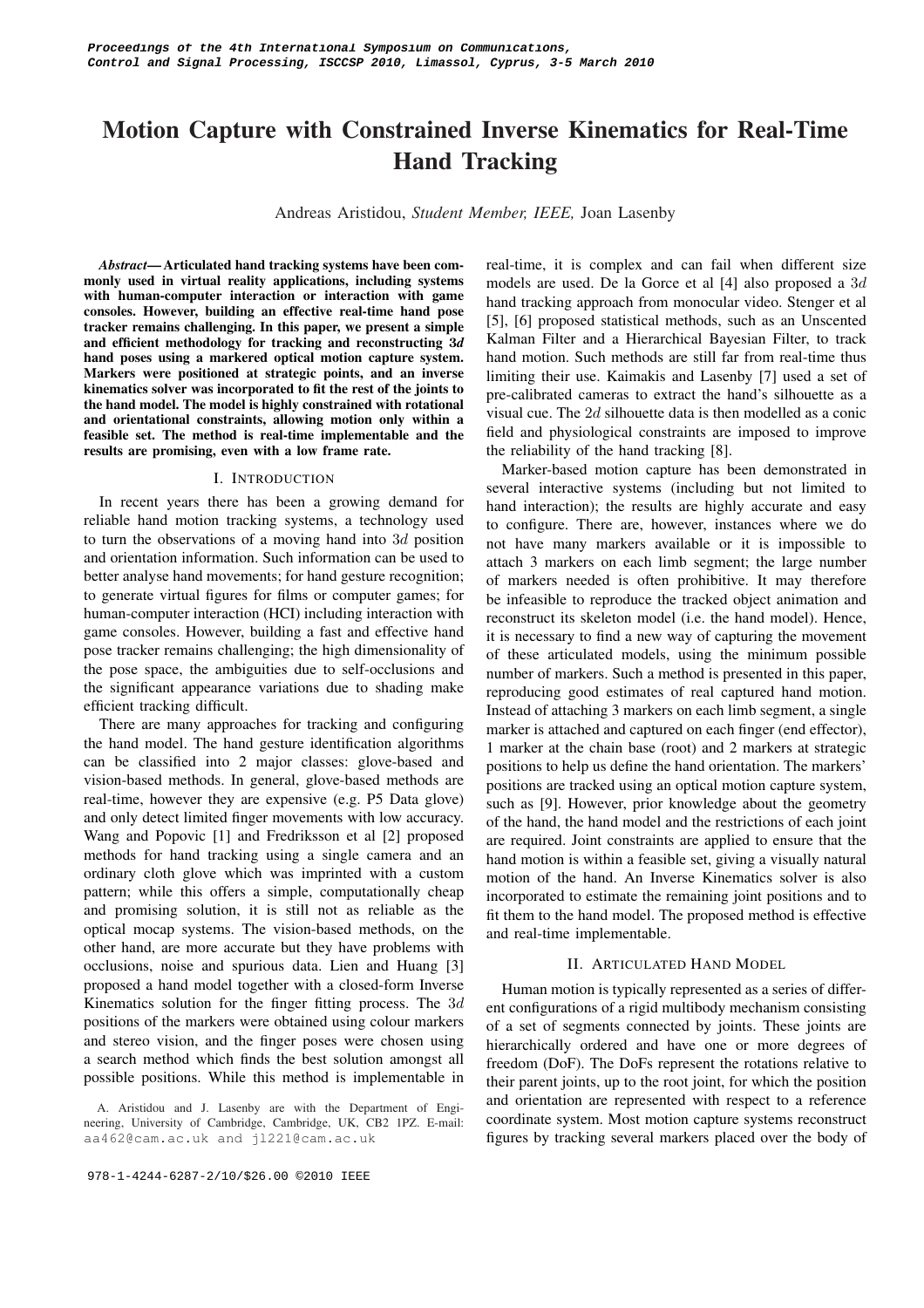

Fig. 1. The hand's model geometry used in our implementation.

the performer. Thus, in order to configure a human pose, it is important to position the end effectors in strategic positions as they are more easily specified by an animator and tracked by motion capture systems.

A joint, in the most general case, has 3 DoF. A bone rotation can be limited by factorising it into two rotations: one "simple rotation" that moves the bone to its final direction vector and one that represents the twist around that final vector. The proposed hand model consists of 25 joints and has in total 25 DoFs. Figure 1 shows a graphical representation of the hand's geometry used in our experiments and table I lists the degrees of freedom for each joint as well as its rotational and orientational limits. Figure 2 presents the angles  $\theta_1, ..., \theta_4$  which define the rotational limits of each joint  $F_{i,j}$ . Fingers do not twist, thus only rotational constraints are applied, locking the joint orientation to be identical to its initial configuration with the root, so that the twisting configuration between joint and root will not change over time.

It is assumed that the hand geometry, meaning the initial joint configuration of the hand, is known. The end effector positions are captured using an optical motion capture system. Using inverse kinematics, we then tracked and reconstructed the hand poses over time. The markers are identified so that we know a priori on which finger each marker is placed. It is also important to know the orientation of the hand in order to efficiently incorporate constraints. This can be achieved by using markers which return both position and orientation information or by attaching 2 extra markers which will define the hand orientation. In this work, we used the 2 extra markers option. The data used in our experiments are captured from a markered optical motion capture system. Since our hand model does not have a mesh which defines its external shape, constraints related to the hand model, such as self-collisions, are not considered.

TABLE I HAND JOINT CONFIGURATION



Fig. 2. Graphical representation of the angles  $\theta_1, ..., \theta_4$  which define the rotational constraints of each joint.

## III. INVERSE KINEMATICS

It is time-consuming for an animator to manually set all the DoFs of a virtual character. It is therefore more sensible to use a simulation mechanism, such as an Inverse Kinematics (IK) solver, to situate limbs according to their known end effector positions. The IK techniques require only positions and orientations of certain joints, usually named end effectors, to be specified by the animator and the remaining DoFs are automatically determined according to criteria that depend on the IK variant. The most popular IK methods use variants of the *Jacobian Inverse*, such as the Jacobian Transpose, Damped Least Squares (DLS), Selectively Damped Least Squares (SDLS) and several extensions [10], [11], [12], [13], [14], [15]. These methods linearly model the end effectors' movements relative to instantaneous system changes in link translation and joint angle. While Jacobian inverse solutions produce smooth postures, most of these approaches suffer from high computational cost, complex matrix calculations and singularity problems. Pechev in [16] proposes an IK solution from a control prospective which is computationally efficient and does not suffer from singularity problems. Recently, [17] and [18] proposed a Sequantial Monte Carlo Method (SMCM) and Particle filtering approach respectively. Neither method suffers from matrix singularity problems and both perform reasonably well. However, these statistical methods have high computational cost. [19], [20] used mesh-based IK techniques to configure the animated shapes. Mesh-based IK learns a space of natural deformations from example meshes. Using the learned space, they generate new shapes that respect the deformations exhibited by the examples, and satisfy vertex constraints imposed by the user. However, these methods require an off-line training procedure, their results are highly dependent on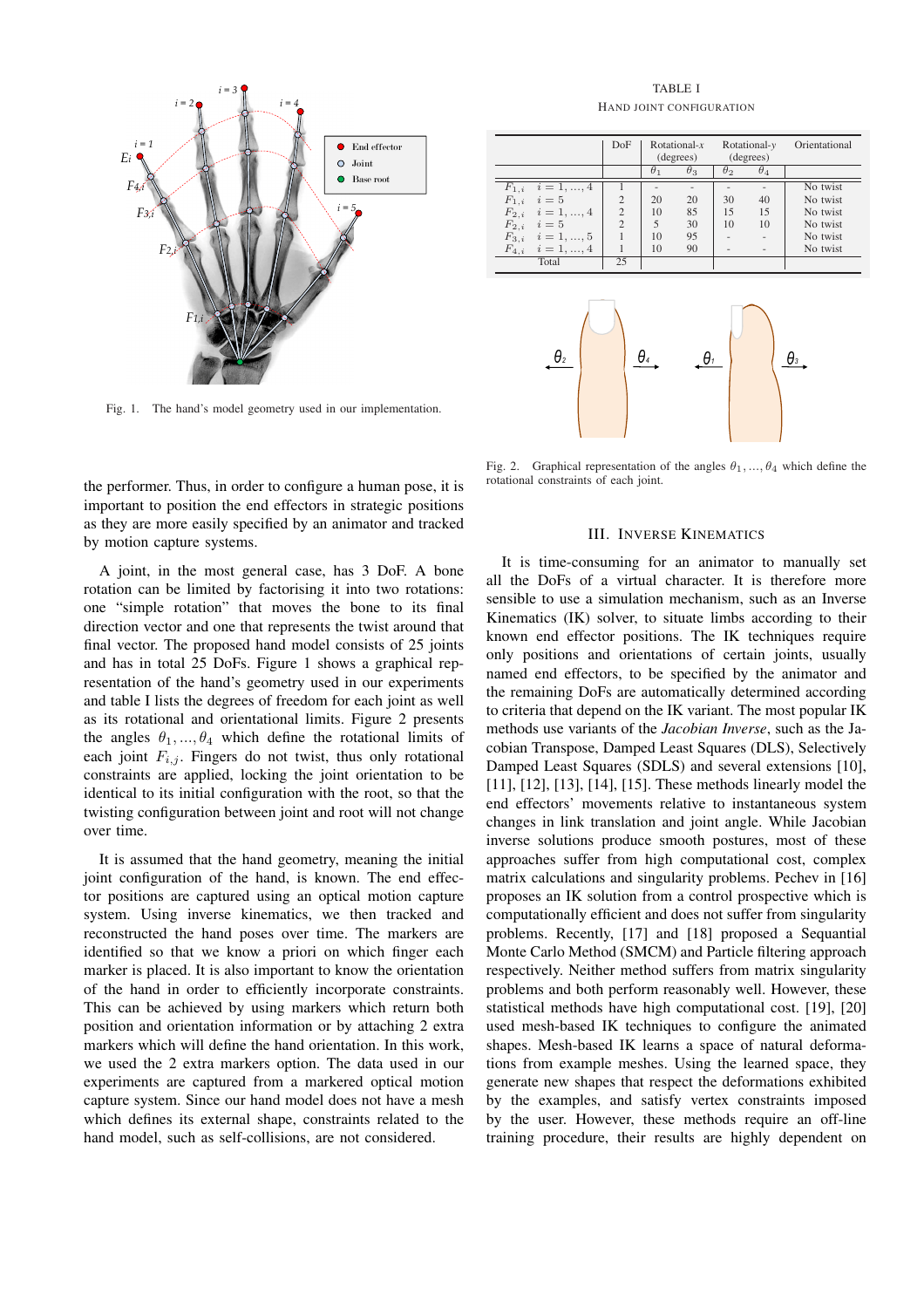the training data and limited only to those models and movements on which the system has been trained. A well known IK method is the Cyclic Coordinate Descent (CCD) algorithm, which was first introduced by [21] and then biomechanically constrained by [22]. CCD is a heuristic iterative method with low computational cost for each joint per iteration, which formulates an IK solution very quickly. However, CCD suffers from unrealistic animation, even if manipulator constraints have been added, and often produces motion with erratic discontinuities. In this work, the joints have been configured using the FABRIK algorithm; FABRIK (Forward And Backward Reaching Inverse Kinematics) [23], [24] is a reliable iterative algorithm which uses points and lines to solve the IK problem. It has been successfully used for marker prediction and CoR estimation [25]. It divides the problem into 2 phases, a forward and backward reaching approach, and it supports biomechanical constraints, both rotational and orientational. It is fast, computationally efficient and provides visually smooth results.

FABRIK starts from the end effector position and works forwards, adjusting each estimated joint along the way until the root is reached. Thereafter, it works backward in the same way, in order to complete a full iteration. This method, instead of using angle rotations, treats finding the joint locations as a problem of finding a point on a line; hence, time and computation can be saved. A full iteration of the FABRIK algorithm is illustrated in pseudo-code in Algorithm 1.

The algorithm is repeated, for as many iterations as needed, until the end effector is sufficiently close to the target position. FABRIK always converges to any given chains/goal positions, when this is possible. If there are constraints which do not allow the chain to bend enough or if the target is not within the reachable area, there is a termination condition which compares the previous and the current position of the end effector, and if this distance is less than an indicted tolerance, FABRIK terminates its operation.

FABRIK can also cope with cases where the model has multiple chains and end effectors. This extension can be achieved by separating and treating the model as many different serial chains, connected with sub-bases. FABRIK can be easily adapted to support joint restrictions by readjusting the target position and orientation, on each step, to satisfy the joint biomechanical limits.

FABRIK can be easily extended to support rotational and orientational constraints; the main idea is to re-position and re-orient the target to be within an allowed range bound. This can be accomplished by checking whether the target is within the valid bounds, at each step of FABRIK, and if it is not, to guarantee that it will be moved accordingly. We assume that the hand has only rotational limits (the hand fingers do not twist). The allowed range of motion is defined by the angles  $\theta_1, ..., \theta_4$ , which represent the minimum and maximum allowed rotation of each joint about the  $x$  and  $y$ -axes, respectively. Figure 3 gives a graphical representation of the implemented constraints and the irregular cone describing the rotational motion bounds. More information on how

**Input:** The joint positions  $\mathbf{p}_i$  for  $i = 1, ..., n$ , the target position t and the distances between each joint  $d_i = |\mathbf{p}_{i+1} - \mathbf{p}_i|$  for  $i = 1, ..., n - 1$ .

**Output:** The new joint positions  $\mathbf{p}_i$  for  $i = 1, ..., n$ . *% The distance between root and target*  $dist = |\mathbf{p}_1 - \mathbf{t}|$ *% Check whether the target is within reach* if  $dist > d_1 + d_2 + ... + d_{n-1}$  then *% The target is unreachable* for  $i = 1, ..., n - 1$  do  $%$  *Find the distance*  $r_i$  *between the target* **t** *and the joint position* p<sup>i</sup>  $r_i=|\mathbf{t}-\mathbf{p}_i|$  $\lambda_i = d_i/r_i$  $%$  *Find the new joint positions*  $p_i$ *.*  $\mathbf{p}_{i+1} = (1 - \lambda_i) \, \mathbf{p}_i + \lambda_i \mathbf{t}$ end else

*% The target is reachable; thus, set as* b *the initial position of the joint* **p**<sub>1</sub>

 $\mathbf{b} = \mathbf{p}_1$ 

 $%$  *Check whether the distance between the end effector*  $p_n$  *and the target* t *is greater than a tolerance.*

 $di f_A = |\mathbf{p}_n - \mathbf{t}|$ while  $di f_A > tol$  do *% STAGE 1: FORWARD REACHING*  $%$  *Set the end effector*  $\mathbf{p}_n$  *as target* **t**  $\mathbf{p}_n = \mathbf{t}$ for  $i = n - 1, ..., 1$  do  $%$  *Find the distance*  $r_i$  *between the new joint position*  $p_{i+1}$  *and the joint*  $p_i$  $r_i = |\mathbf{p}_{i+1} - \mathbf{p}_i|$  $\lambda_i = d_i/r_i$ *% Find the new joint positions* pi*.*  $\mathbf{p}_i = (1 - \lambda_i) \, \mathbf{p}_{i+1} + \lambda_i \mathbf{p}_i$ end *% STAGE 2: BACKWARD REACHING % Set the root* p<sup>1</sup> *its initial position.*  $\mathbf{p}_1 = \mathbf{b}$ for  $i = 1, ..., n - 1$  do  $%$  *Find the distance*  $r_i$  *between the new joint position*  $\mathbf{p}_i$  and the joint  $\mathbf{p}_{i+1}$  $r_i = |\mathbf{p}_{i+1} - \mathbf{p}_i|$  $\lambda_i = d_i/r_i$ *% Find the new joint positions* pi*.*  $\mathbf{p}_{i+1} = (1 - \lambda_i) \, \mathbf{p}_i + \lambda_i \mathbf{p}_{i+1}$ end  $di f_A = |\mathbf{p}_n - \mathbf{t}|$ end

end

Algorithm 1: A full iteration of the FABRIK algorithm

FABRIK works, how joint limitations can be incorporated and how it can be extended to problems with multiple end effectors can be found in [23] and [24].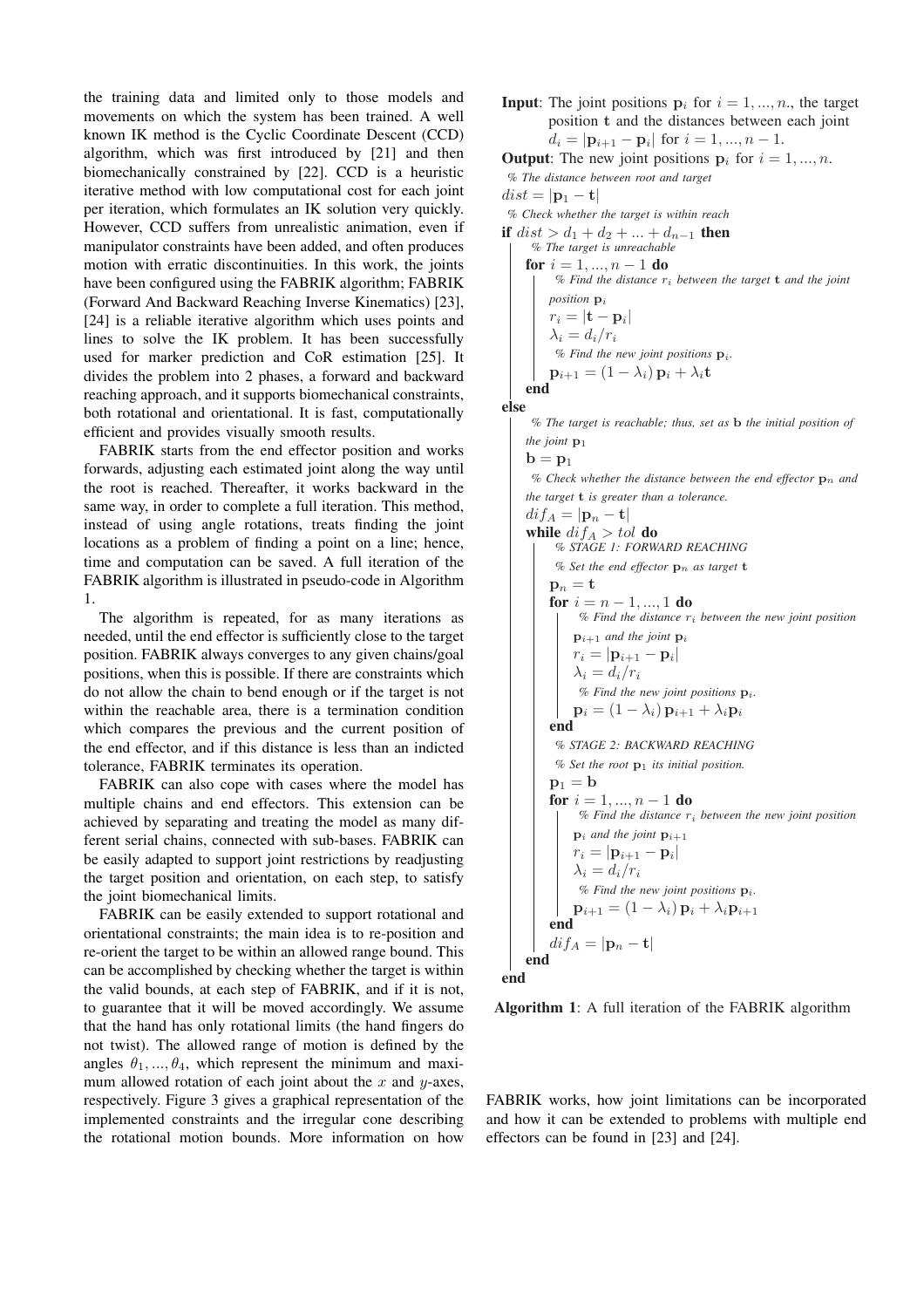

Fig. 3. A joint,  $\mathbf{p}_i$ , with its associated irregular cone which defines the allowed range of motion.



Fig. 4. (a) The true hand pose, (b) the markers as seen from the motion capture system.



IV. EXPERIMENTAL RESULTS

Experiments were carried out using a 10 camera Phasespace motion capture system capturing data at 100Hz [9]. The proposed algorithm can process up to 76 frames per second. Runtimes were measured with custom MATLAB code on a Pentium 2 Duo 2.2GHz. Data was also captured using a colour video camera, in order to compare the reconstruction quality between the estimated and the true hand postures. Figure 4 shows an example of the hand with attached markers and how the markers are seen from the motion capture system.

Our methodology is simple, it has low computational cost and performs well, returning smooth motion restricted only to a feasible set. The reconstruction quality can be checked visually by comparing the resulting poses with data captured using a colour video camera, as seen in figure 5. The results are promising, returning natural poses which meet the hand's rotational and orientational constraints. Figure 6 shows an example of continuous tracking and reconstruction using a dataset captured at a frame rate of 10Hz. The resulting motions do not suffer from oscillation or discontinuities and each finger smoothly moves to the target, having a posture within the feasible set.

The reconstruction quality varies at different frame rates. Clearly, as the frame rate becomes higher, the reconstruction quality is improved. However, even at a low frame rate (3 frames per second) the reconstruction quality of the proposed methodology is visually natural and biomechanically correct. Since our hand model is well constrained, these differences are minimal and difficult to observe in a single figure. The

Fig. 5. An example of hand reconstruction using our methodology at 100Hz frame rate. (a) The true hand pose, (b) the reconstructed figure. The resulting poses are visually natural and biomechanically correct.

time needed for the IK solver to fit the joints to the model also varies for data captured at different frame rates. By reducing the frame rate, the distance between target and end effector is increased hence, FABRIK requires more time to track the target positions. Table II lists the average time needed per frame to track the hand under different frame rates.

The proposed method is simple and real-time implementable. It requires 1.13msec per frame for tracking and fitting 25 joints, meaning it can process on average 76 frames per second when the data frame rate is high, and 52 frames per second for a low frame rate dataset.

The resulting poses produced by the FABRIK algorithm are highly related to previous states; therefore, the final joint configuration might be different when the IK problem is solved with the end effectors in different initial positions but with similar final states. Nevertheless, these differences are minimal and can be further decreased by incorporating a hand model which considers, in addition to the hand rotational and orientational constraints, constraints related to the hand movement. One limitation of the work presented here is that we have assumed all markers are always visible. However, we are able to handle occluded markers using existing techniques to predict target positions [25], and hence use these predicted positions in the IK algorithm.